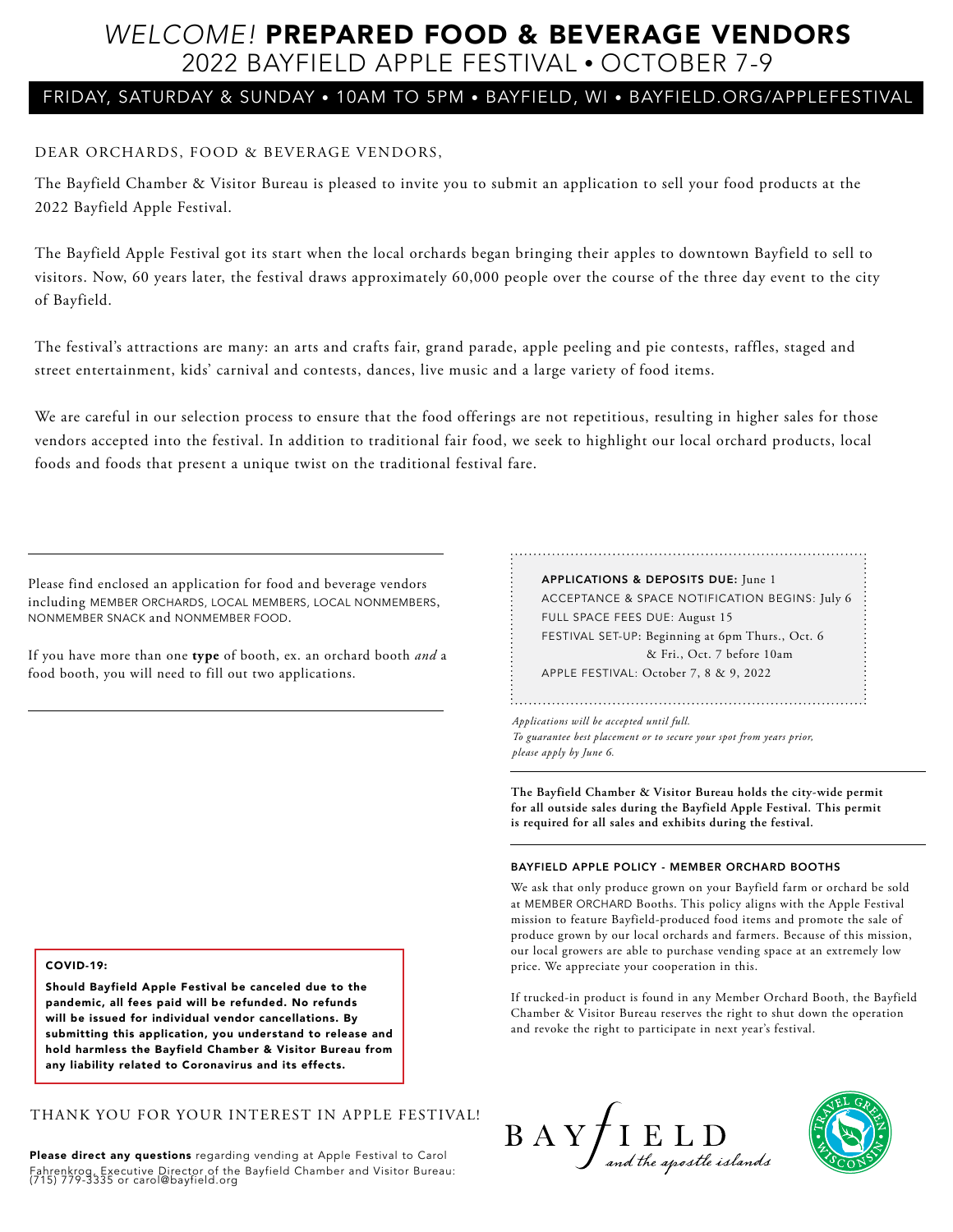# PREPARED FOOD & BEVERAGE VENDOR RULES 2022 BAYFIELD APPLE FESTIVAL • OCTOBER 7-9

#### FESTIVAL RULES & REGULATIONS

- 1) Participants must be present and operational from 10am to 5pm on all three days. Any vendor who vacates their booth space before the end of the festival will not be invited to return and will forfeit their deposit.
- 2) All vendors must have a valid Wisconsin Seller's Permit.
- 3) Participants are permitted to sell only the items that are submitted in this application and accepted by the Apple Festival jury.
- 4) Items presented for sale that have not been submitted and approved may be removed at the discretion of Festival Staff.
- 5) Apple Festival Booth Permits must be clearly posted on all booths. All food booth locations in the City of Bayfield must have permits issued by the staff of the Bayfield Chamber & Visitor Bureau regardless of public or private location. (City of Bayfield Ordinance 349-18-C(1))
- 6) All booths must post prices of all products as presented on application.
- 7) All vendors are responsible for the removal of all displays, garbage, left over products, materials, boxes, etc.
- 8) All vendors must have insurance providing coverage for liability to customers and all other third parties, and their property. Certificates of insurance must be furnished to the Bayfield Apple Festival prior to September 1 and include the Bayfield Chamber & Visitor Bureau as covered on the policy.
- 9) All vendors must submit the prescribed garbage fee for each booth to cover costs of trash removal (\$50; orchards \$30).
- 10) Local nonmembers, nonmember snack and nonmember food vendors must submit a \$150 damage/security fee per booth with application. This fee will be refunded following the festival on the condition that all vendor material is removed and there is no damage to the festival grounds. This fee will not be refunded if you are accepted into the 2022 festival and cancel after you have been notified or do not stay all three days.

#### WASTE DISPOSAL & RECYCLING

- There is a \$50 TRASH REMOVAL FEE for all food booths (orchards \$30). This fee covers trash that you hand out to consumers. It does not cover your food booth's preparation, supply containers, grease, etc.
- If you would like your booth trash removed by festival personnel, you may contract for its removal prior to the festival or onsite. Contact information will be provided in your follow up material.
- Apple Festival trash containers are not provided for your food booth. They are for use by the consumer and must remain on the street.
- All food booth vendors must bring their own containers for the collection of their booth waste.
- Grey water and cooking oil will also be picked up nightly if needed. Contact information will be provided in your follow up material.
- Food and beverage vendors must use only fully recyclable or compostable packaging and to-go materials. **No styrofoam is allowed**.

#### **ELECTRICITY**

The Bayfield Apple Festival provides 110/220 service at select, limited booth locations for \$75 PER BOOTH (orchards \$25). If hardwiring is required for electrical services, it must be approved prior to acceptance and costs an additional \$35 or \$110 total (orchards exempt).

If you require electricity, you must state your needs for voltage, amperage, number of items to be plugged in on your application.

**A licensed electrician will be on site during setup on Thursday and Friday. You will be responsible for paying the electrician directly for any special requirements you have.**

#### INSURANCE

To hold a valid Apple Festival vendor permit, all vendors are required to have, in force, adequate liability insurance. Adequate liability limits means minimum limits of One Hundred Thousand Dollars (\$100,000.00) per occurrence for bodily injury and minimum limits of Fifty Thousand Dollars (\$50,000.00) per occurrence for property damage.

Proof of insurance must be submitted to the Bayfield Chamber & Visitor Bureau no later than Sept 1. The Bayfield Chamber & Visitor Bureau must be included as covered in this policy.

#### BOOTH INFORMATION

Food booths are located in specific areas on Rittenhouse Ave. (sidewalk and pavement set-up), Manypenny Ave. and Broad St. (pavement set-up only) during Apple Festival. The festival encompasses a seven-block area of downtown Bayfield.

A minimum 10' X 15' space is allocated for all food booths. If more space is needed or you wish to vend from the side of your space, you may purchase space in 5' increments (ex. if you need 18' then you must pay for 20').

TO QUALIFY FOR THE MEMBER BOOTH FEE, you must be a member in good standing AND have been a full paying member of the Bayfield Chamber & Visitor Bureau for the previous year AND the business must be located in Ashland or Bayfield counties.

#### MENU

A complete description of your proposed menu along with a price list MUST accompany all applications. Your menu items and prices may not change from what you have submitted for the Festival.

#### PERMITS AND LICENSURES

To participate in the Apple Festival you must have a valid WI Seller's Permit. Your permit number must be submitted to the Bayfield Chamber & Visitor Bureau by September 1. Permit numbers not submitted by this date will result in forfeiture of your application and booth payments.

TO RECEIVE YOUR WI SELLER'S PERMIT, CONTACT: Wisconsin Department of Revenue P.O. Box 892 Madison, WI 53708-8902 (608) 266-2776

FOR QUESTIONS REGARDING FOOD LICENSING AND SERVING PROCEDURES: Bayfield County Health Department P.O. Box 403 Washburn, WI 54891 (715) 373-6109 x7

#### **Please note: Wisconsin food vendor regulations are different from other states.**

Anyone selling prepackaged food must be registered or licensed through WI Department of Agriculture, Trade and Consumer Protection.

FOR PREPACKAGED FOOD PERMIT INFORMATION, CONTACT: Wisconsin Department of Agriculture, Trade and Consumer Protection 2811 Agriculture Drive, P.O. Box 8911

Madison, Wisconsin 53708-8911, (608) 224-5012

#### VENDORS SELLING APPLE PRODUCTS MUST USE BAYFIELD APPLES:

Apple Hill Orchard • (715) 779-5425 Bayfield Apple Company • (715) 779-5700 Erickson Orchards • (715) 779-5438 Hauser's Superior View Farm • (715) 779-5404 Hillcrest Orchard • (715) 779-5756 Homestead Gardens • (715) 373-2770 North Wind Organic Farm • (715) 779-3254 Rabideaux's Bayfield Fruit Co. • (715) 779-5509 Sunset Valley Orchard • (715) 779-5510

Please direct any questions regarding vending at Apple Festival to Carol Fahrenkrog, Executive Director of the Bayfield Chamber and Visitor Bureau: (715) 779-3335 or carol@bayfield.org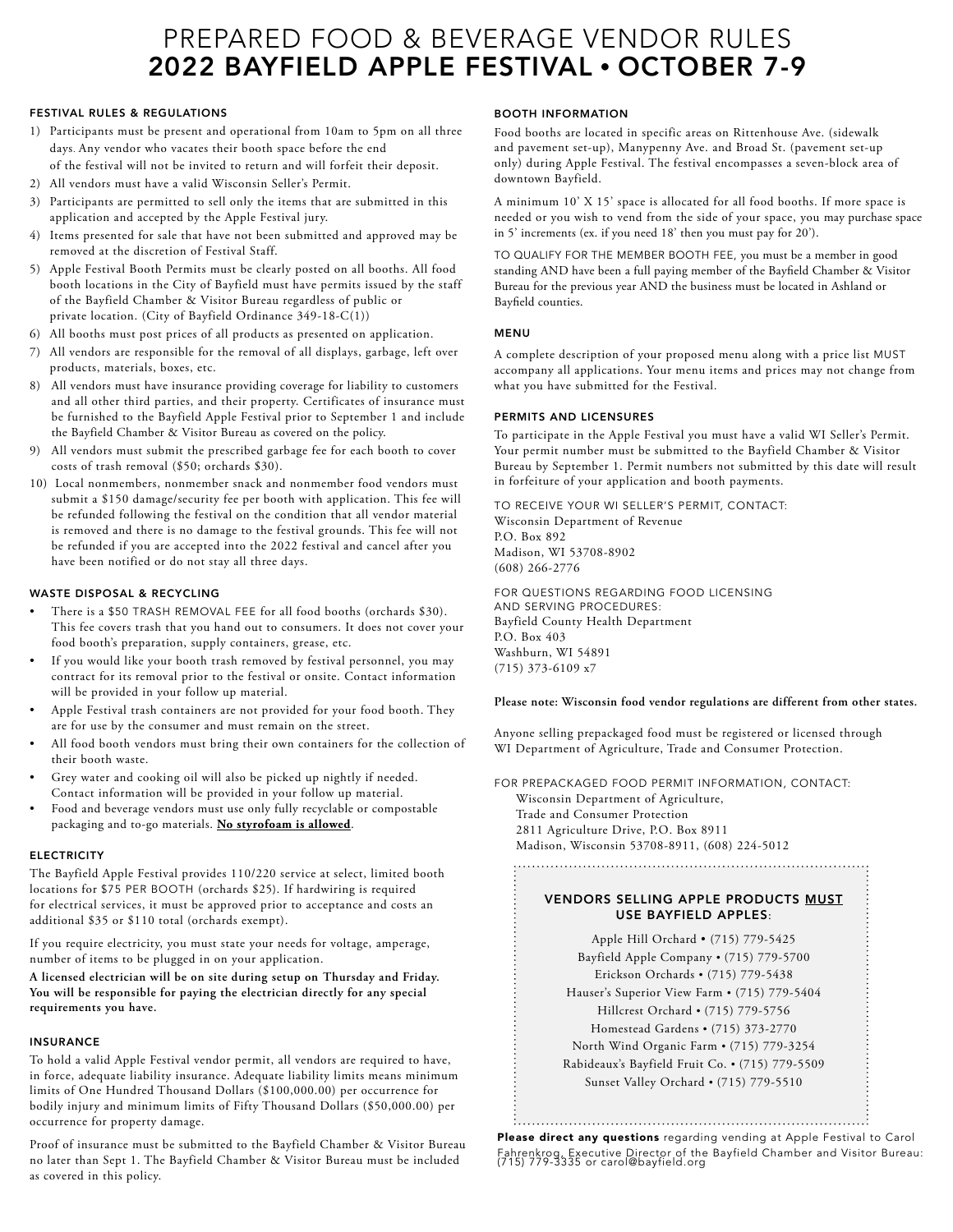# PREPARED FOOD & BEVERAGE VENDOR APPLICATION

# 2022 BAYFIELD APPLE FESTIVAL • OCTOBER 7-9

## FRIDAY, SATURDAY & SUNDAY • 10AM TO 5PM • BAYFIELD, WI • BAYFIELD.ORG/APPLEFESTIVAL

# 1) GENERAL INFORMATION CONTACT NAME: BUSINESS NAME: MAILING ADDRESS: CITY: STATE: ZIP: BUSINESS PHONE: ( ) CELL PHONE: ( ) FAX: ( ) EMAIL: WEBSITE:

### WISCONSIN SELLER'S PERMIT:

*I HAVE APPLIED FOR A PERMIT BUT HAVE NOT YET RECEIVED MY NUMBER*

I, the undersigned, accept the rules, requirements and procedures outlined above and understand that failure to follow these regulations may result in expulsion from this year's festival. I agree to release and hold harmless the Bayfield Chamber & Visitor Bureau, board of directors, volunteers and representatives from any liability for damage, injury, theft, or loss.

#### SIGNATURE DATE

#### 2) MENU ITEMS

We encourage all prepared food vendors to feature at least one apple-themed food item.

*REMEMBER: YOU MUST USE BAYFIELD APPLES! See rules for list of orchards* 

| <b>PRICE</b> ______________ | <b>PRICE</b> _____________ |
|-----------------------------|----------------------------|
|                             |                            |
|                             |                            |
|                             |                            |
| PRICE                       | <b>PRICE</b>               |
|                             |                            |
|                             |                            |

*CONTINUED ON REVERSE*

#### ENTRY CHECKLIST

BY JUNE 1, MAIL THE FOLLOWING ITEMS: O COMPLETED APPLICATION FORM \$150 DEPOSIT (IF APPLICABLE) O PHOTOGRAPHS SHOWING YOUR BOOTH DISPLAY & PRODUCT





Please direct any questions regarding vending at Apple Festival to Carol Fahrenkrog, Executive Director of the Bayfield Chamber and Visitor Bureau: (715) 779-3335 or carol@bayfield.org